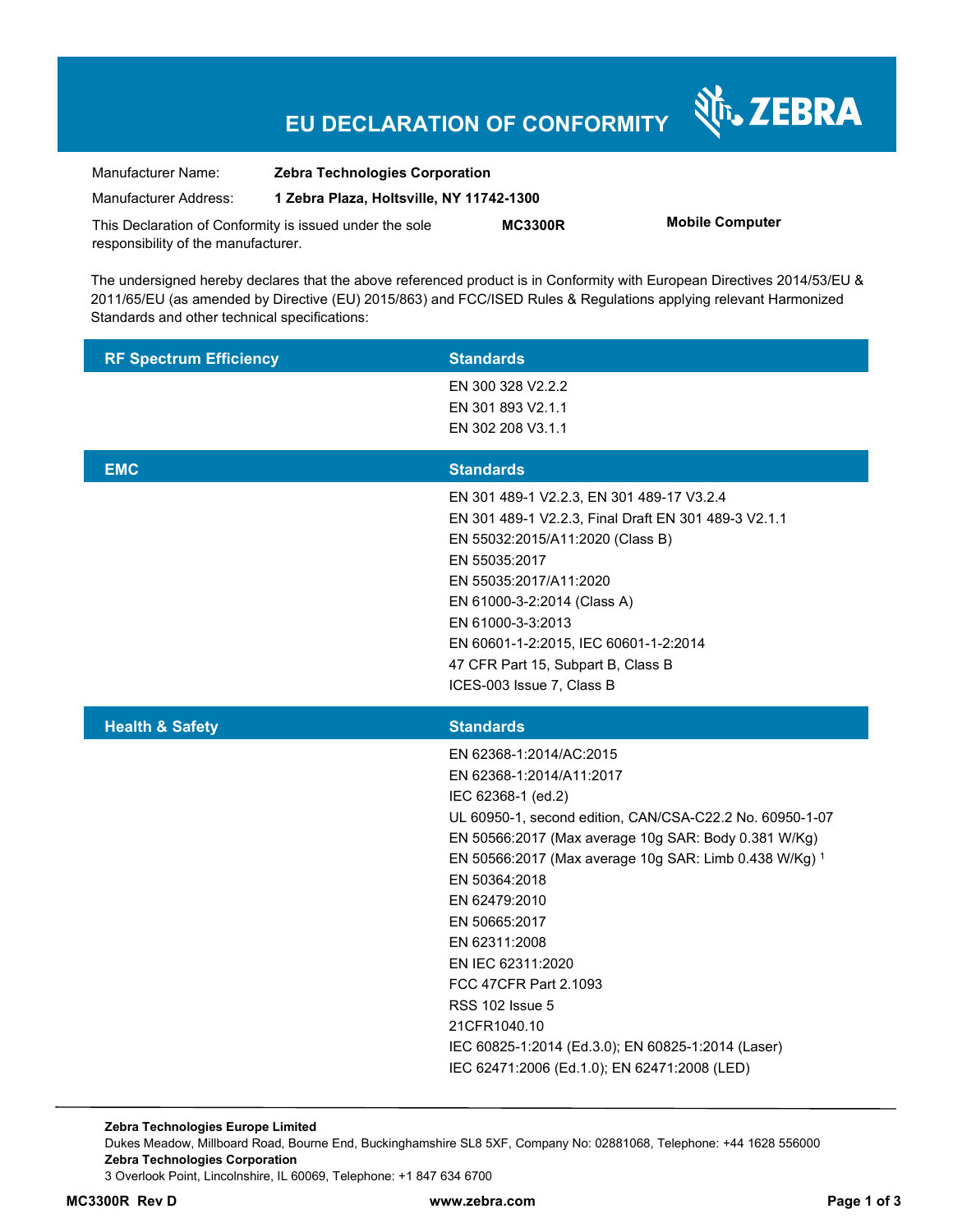## **EU DECLARATION OF CONFORMITY**



#### **Environmental Standards**

Restriction of Hazardous Substances (RoHS) EN 50581:2012

EN IEC 63000:2018

With regard to Directive 2014/53/EU, the conformity assessment procedure referred to in Article 17.2(b) and detailed in Annex III has been followed with the involvement of the following Notified Body for Articles 3.1a, 3.1b and 3.2: **CTC advanced GmbH,** Untertürkheimer Str. 6 – 10 66117 Saarbrücken, Germany

EC-Type Examination Certificate number: T818406F-02-TEC

US company representative for FCC Supplier's Declaration of Conformity (47 CFR Part 2.1071 to 2.1077) is Larry Zhou and can be reached at larry.zhou@zebra.com.

#### **Signed on behalf of Zebra Technologies Corporation**

Place: Bourne End

*(Signature of authorized person)* Date of Affixing the CE Mark: 16 October 2018 Marco Belli Rev: D Sr. Manager, Regulatory Date: 22 September 2021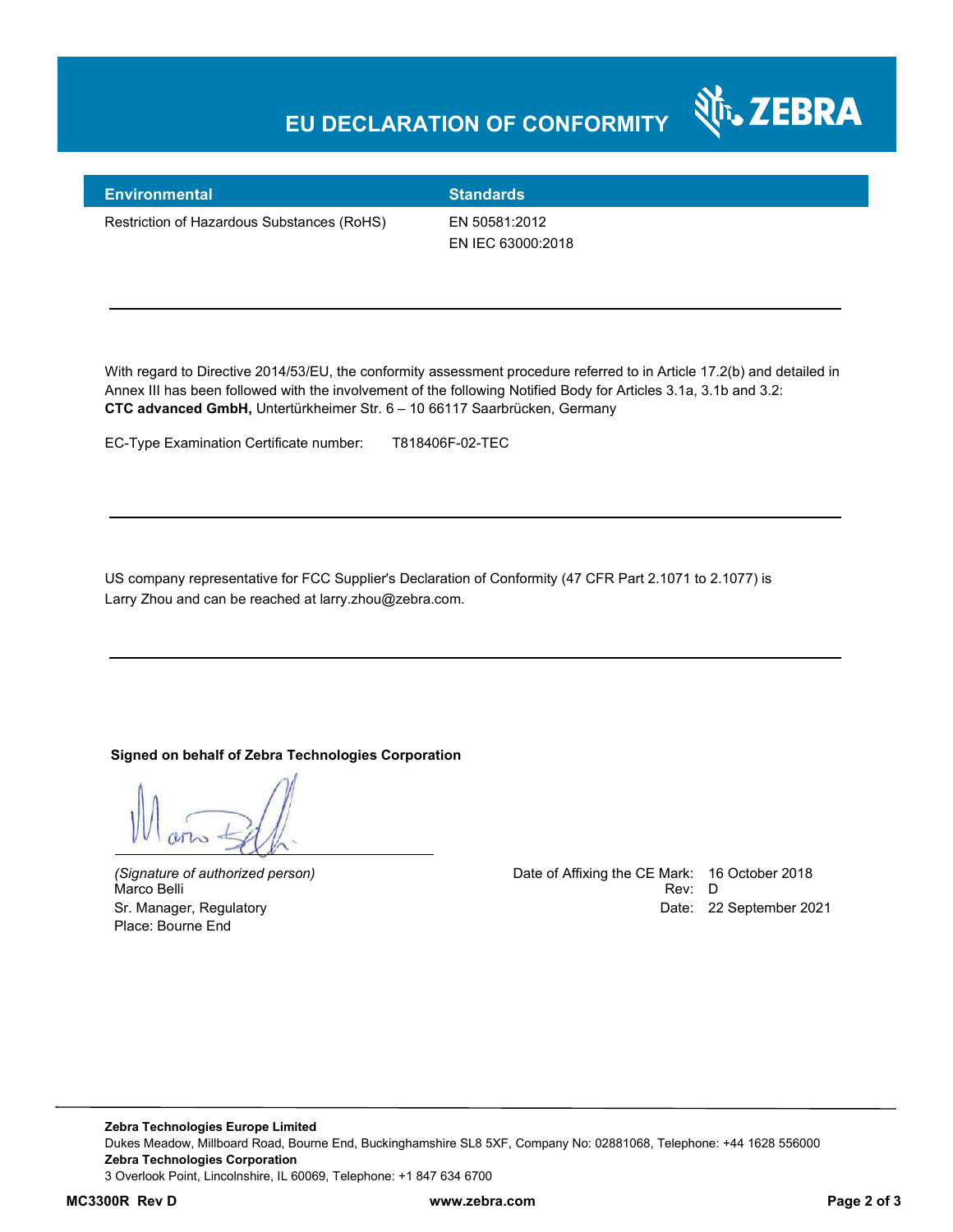र्शे<sub>ं</sub> ZEBRA

### **Appendix A**

#### **EU Operating frequencies and maximum power levels**

| <b>Technology</b> | <b>Operating Frequencies/Bands</b> | <b>Maximum Transmit power level</b> |
|-------------------|------------------------------------|-------------------------------------|
| WLAN              | 2400 MHz - 2483.5 MHz              | 20dBm                               |
|                   | 5150 MHz - 5250 MHz                | 23dBm                               |
|                   | 5250 MHz - 5350 MHz                | 23dBm                               |
|                   | 5470 MHz - 5725 MHz                | 23dBm                               |
| <b>Bluetooth</b>  | 2400 MHz - 2483.5 MHz              | 10dBm                               |
| <b>RFID</b>       | $865$ MHz $-$ 868 MHz              | 33 dBm                              |

#### **1 SAR values**

In accordance with JORF (Journal Officiel de la République Française) n° 0267 of November 17, 2019, text No.16, this device has been tested and found to comply with the applicable limits for exposure of radio frequency energy (RF) to workers. The exposure limit value (ELV) for workers is 20 W / kg for the limbs.

# *B*/**Restrictions:**

The use of 5GHz RLAN throughout the EEA has the following restriction:

5.15 - 5.35 GHz is restricted to indoor use only.

#### **Accessories:**

**Description Model**

Gun Holster SG-MC3021212-01R